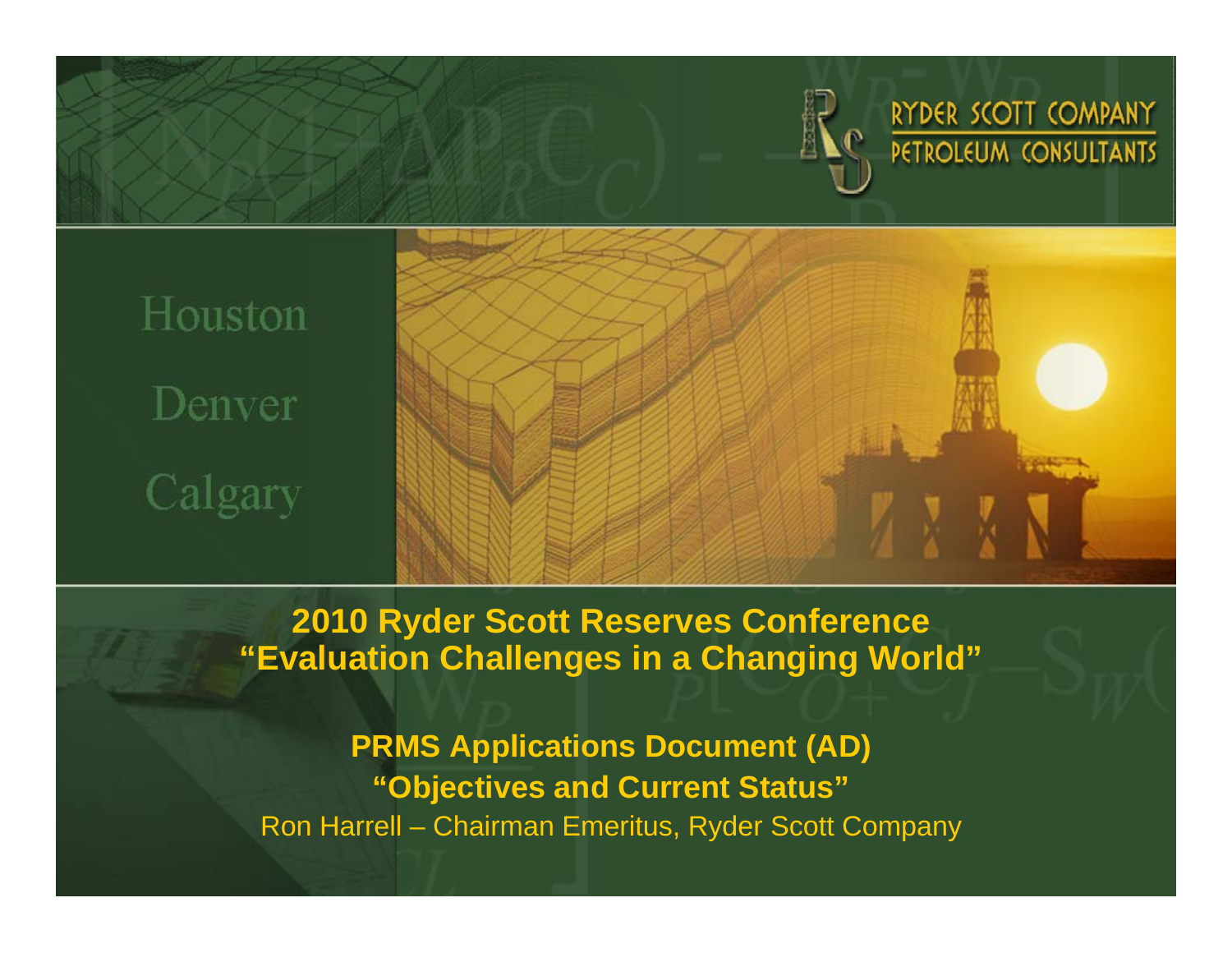## **Acknowledgements**



#### $\bullet$  **Satinder Purewal, Shell – PRMS AD Editor \***

- SPE, AAPG, WPC, SPEE, SEG
- •PRMS AD Committee Members
- •SPE OGRC Members
- •Authors
- •Chapter Editing Committee Members

\**Work copied extensively in this presentation*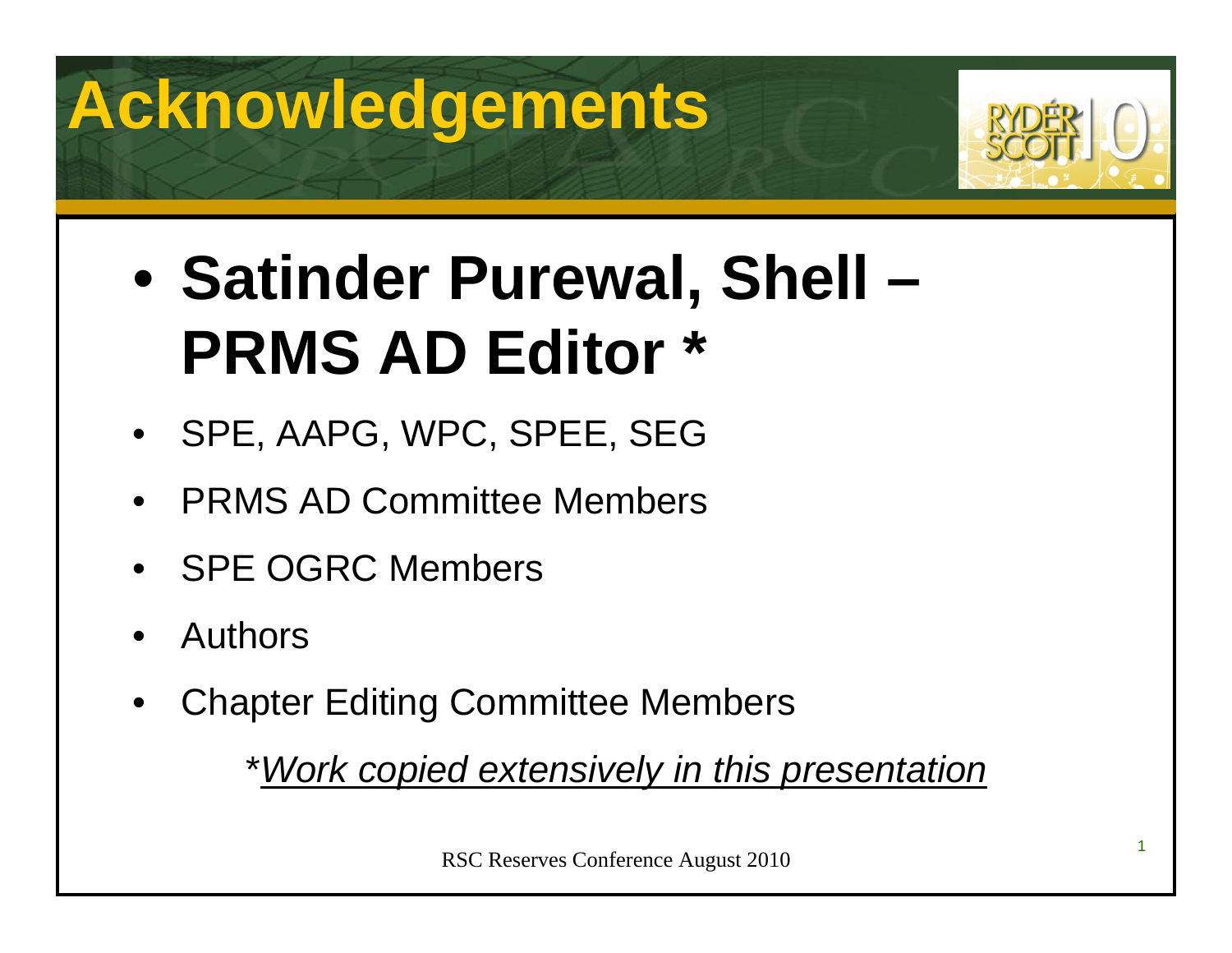## **Presentation Outline**



- •**Objectives**
- **AD – Fundamental Tenets**
- **AD Project – History**
- **Authors/Reviewers**
- **Current Status**
- **Timeline to Completion**
- •**Closing Comments**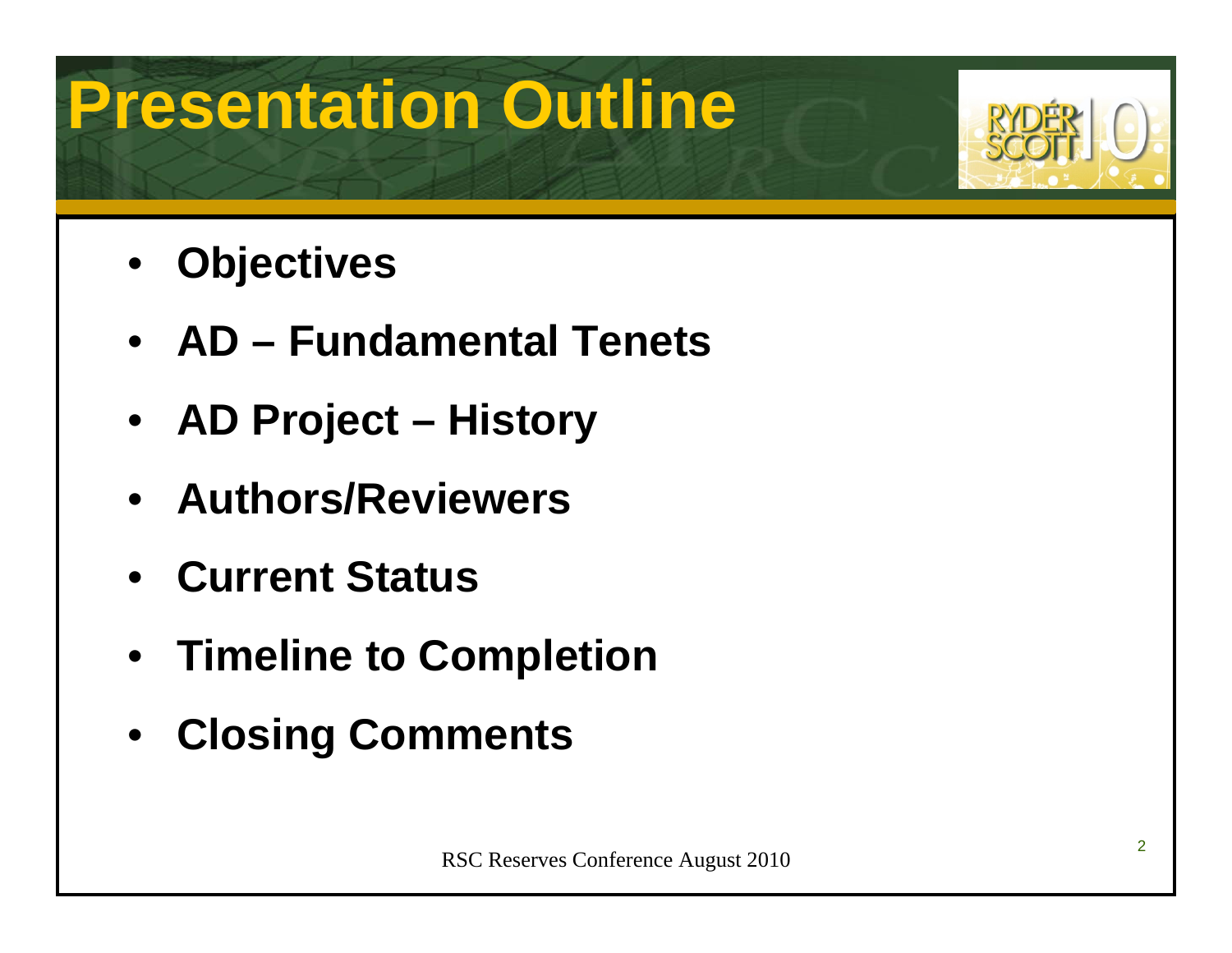



- To update the 2001 SPE Guidelines
- Ensure consistency and content to reflect the SPE PRMS published in April 2007
- • Include additional material which will incorporate changes in Industry practices
- •Engage all stakeholders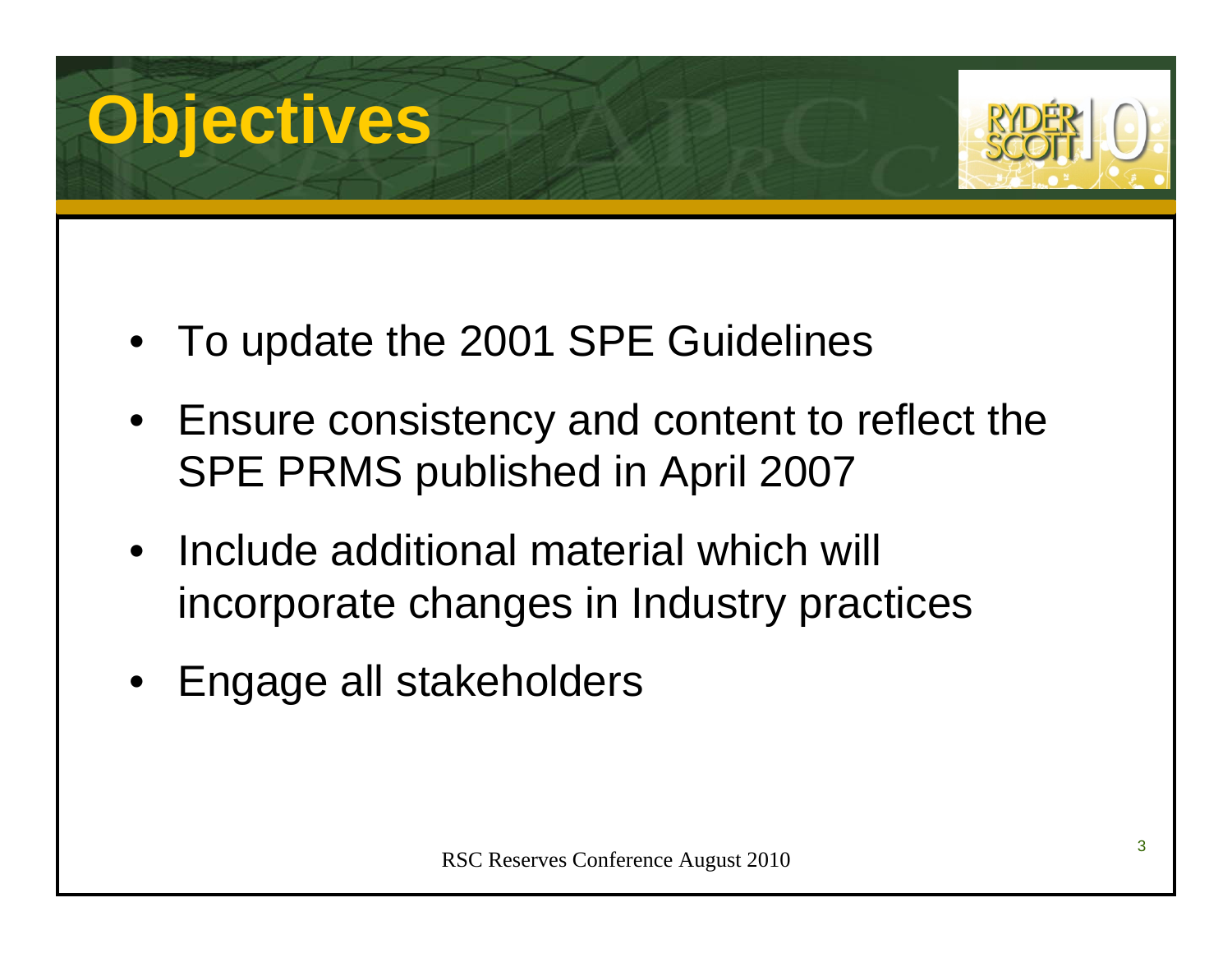### **AD – Fundamental Tenet**



## To ensure an effective document consistent with the original purpose and guidance of PRMS and SPE Governance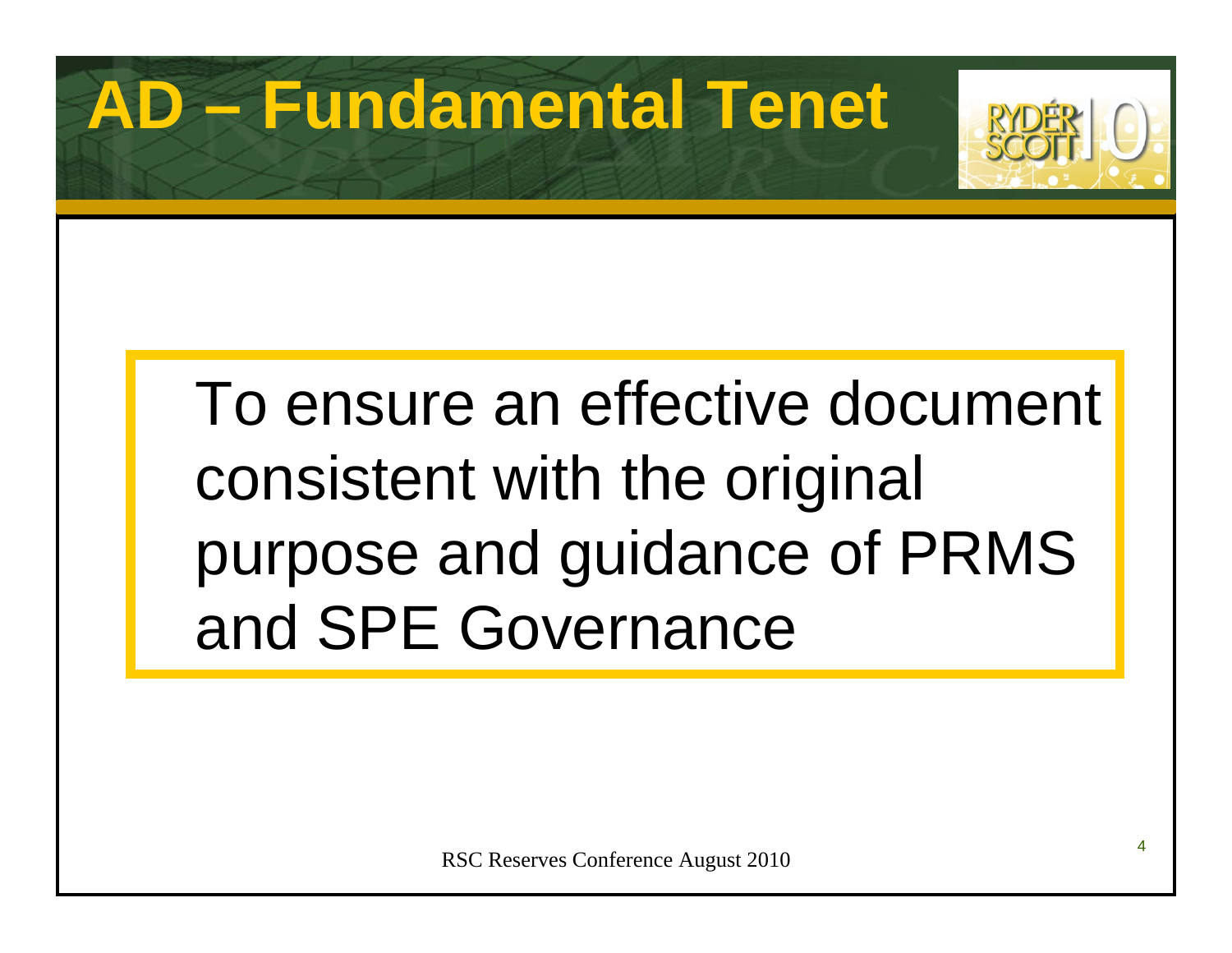**AD – Fundamental Tenets**



### *2009 ATCE – New Orleans OGRC Meeting*

The Applications Document (AD) has a:

- • Primary purpose to provide guidance with examples in the application of PRMS, and is to be….
- $\bullet$  broad based to incorporate different regulatory systems and commonly applied accounting practices

The AD is not intended to:

- •be a manual on petroleum engineering, or
- •provide SEC advice on booking reserves, or
- •guide industry toward a single financial accounting system.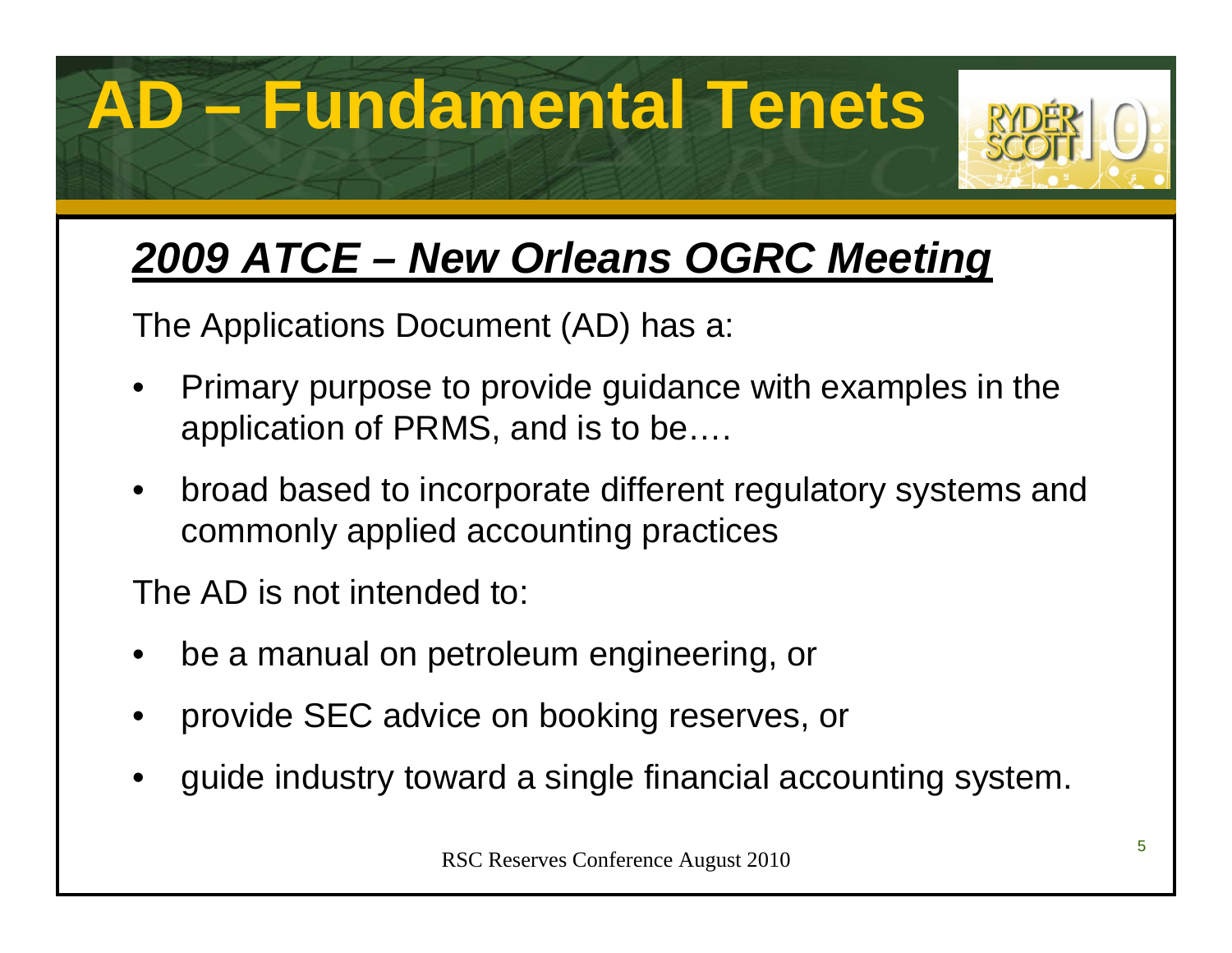

### March – May 2007

- •Applications Document Subcommittee (ADS) created
- •ADS Members drawn from SPE OGRC and REC
- $\bullet$  ADS members:
	- •Satinder Purewal -- Shell (Chairman)
	- •Delores Hinkle **-** Marathon
	- •Bernard Seiller Fotal
	- •Stuart Filler Theory - Devon
	- •Stefan Choquette - CVX (Consultant)
	- • Yasin Senturk- Saudi Aramco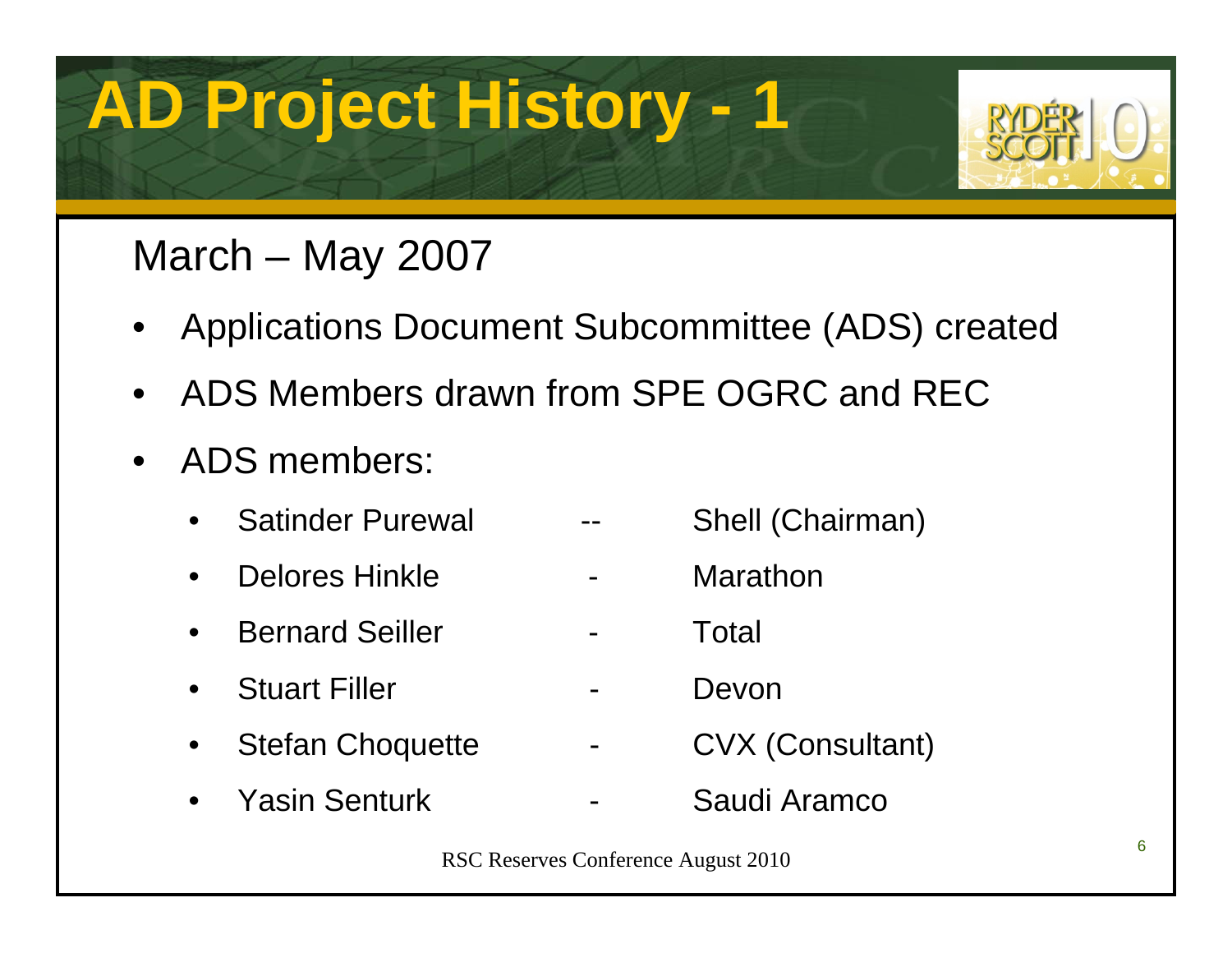

#### March-August 2007

- •A detailed TOR prepared
- • Expansion to include new chapters:
	- oDeterministic procedures
	- oUnconventional sources
	- oExamples for Clastics and Carbonates
- •Include more examples in each chapter
- •Engage all stakeholders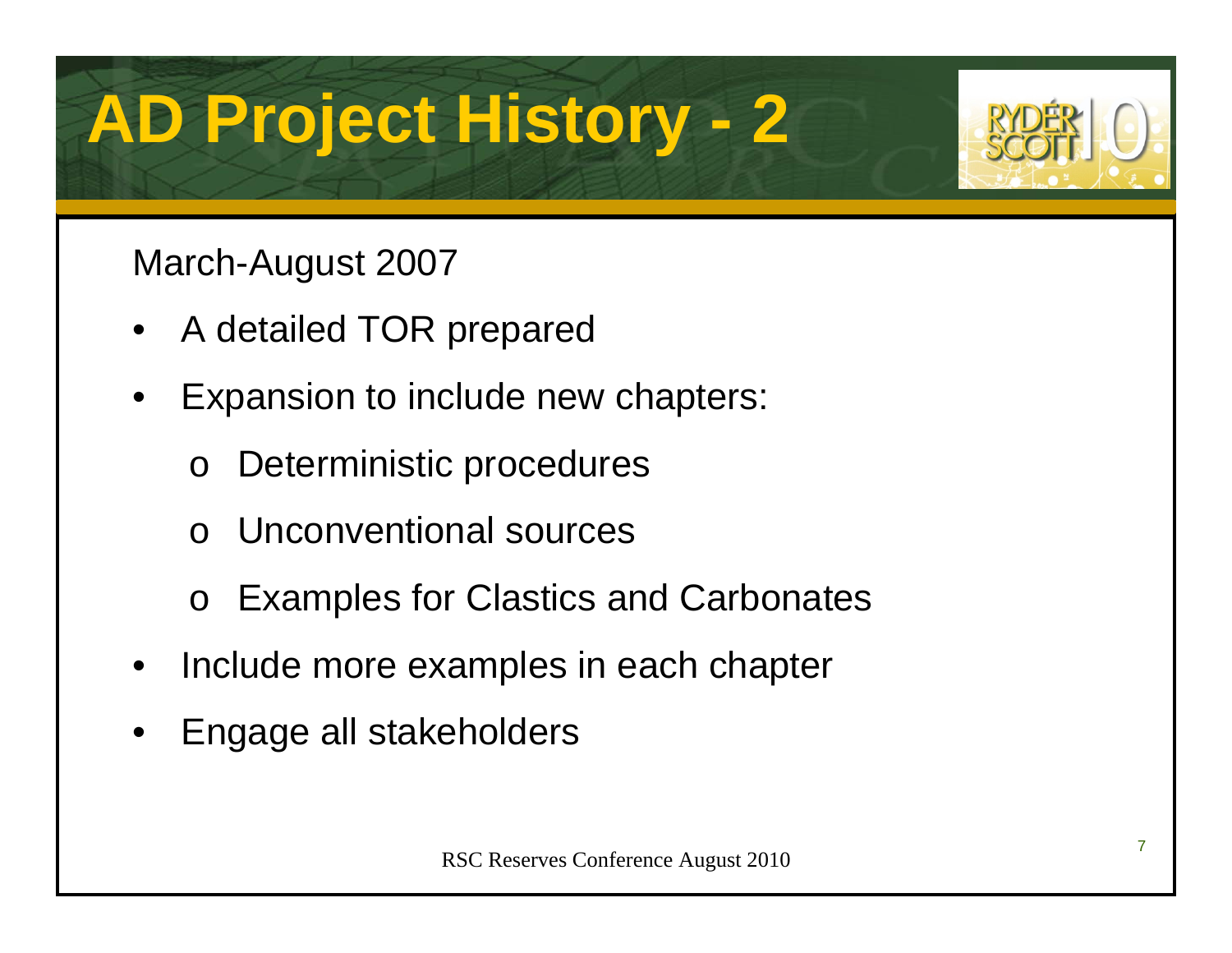

- •August 2007-March 2008
- • Consensus by the ADS (REC and OGRC) that examples from industry were important
- ADS letter signed by SPE President sent to Industry leaders in February 2008 soliciting PRMS applications examples for potential inclusion in AD
- A follow up letter sent by SPE on behalf of the ADS Chairman in March
- •Phil Chan and James Pearson joined the ADS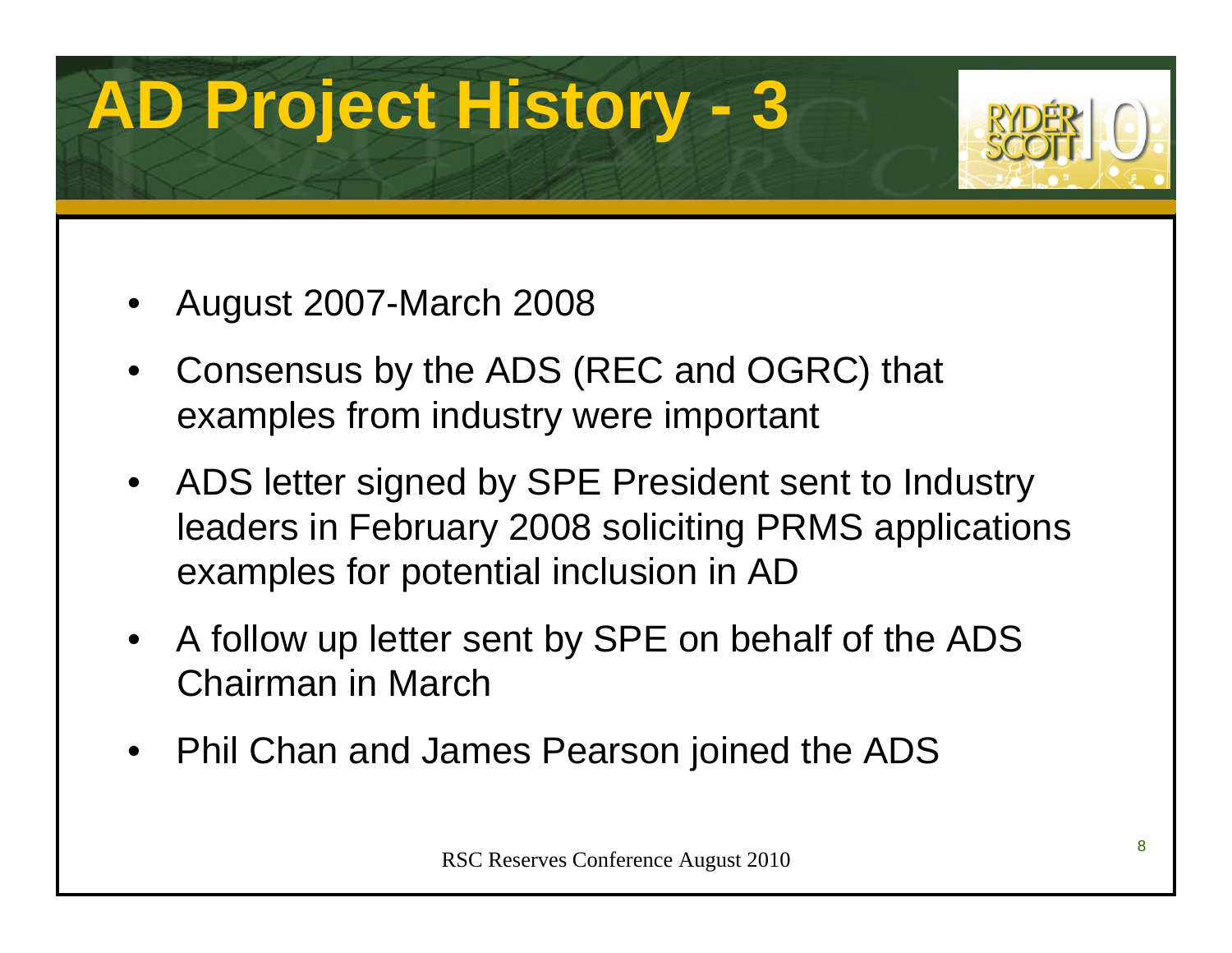

- •April 2008-end 2008
- • Industry response for examples tepid
	- o Only 10 examples received
- •Decided to proceed without examples
- •Authors assigned for each chapter
- • Authors sourced from a broad X-section of experienced professionals
- $\bullet$  Professionals from IOC's, NOC, Universities represented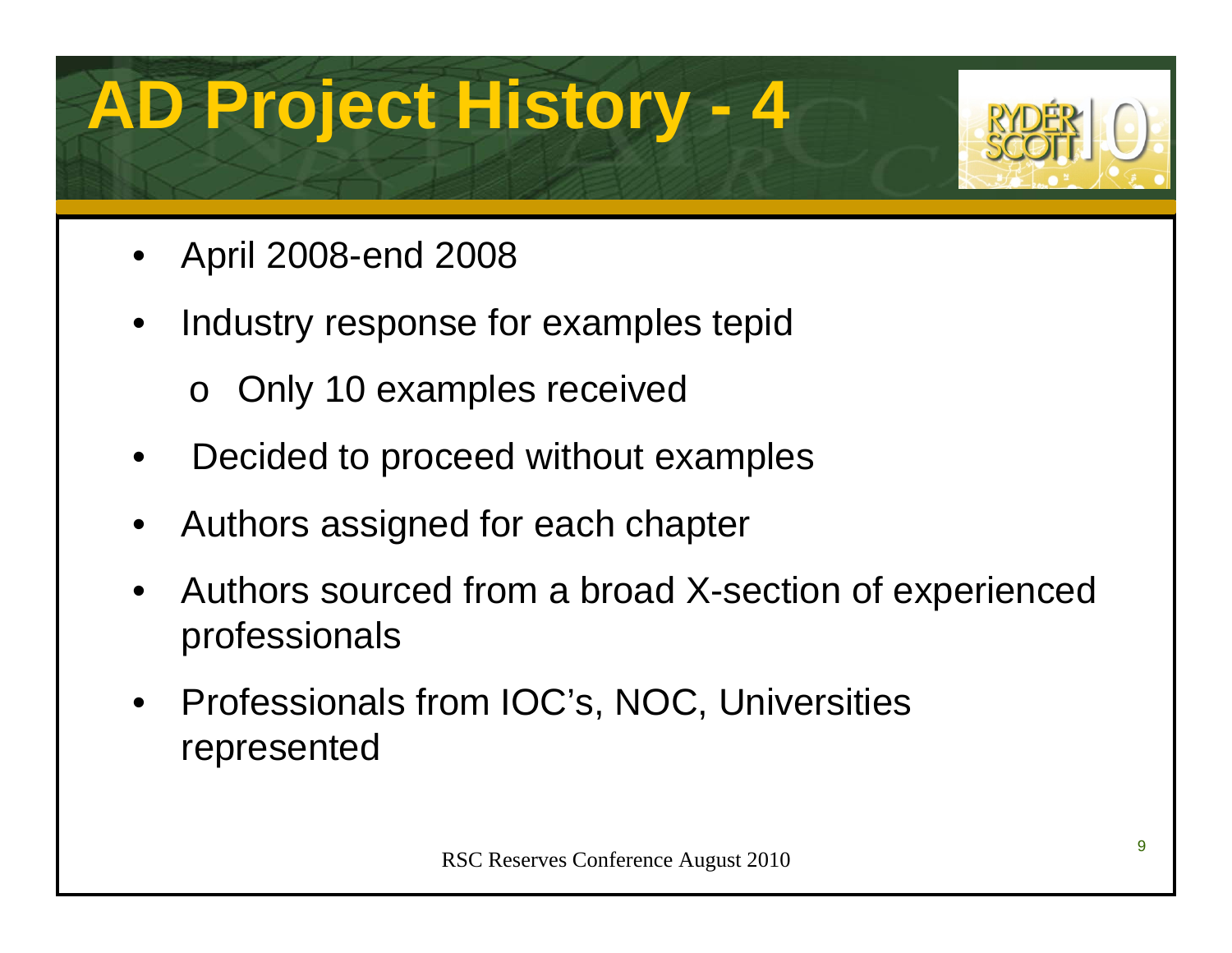

- •Jan-Oct 2009
- •Several chapters prepared by authors
- • Chapters uploaded on SPE website for review by OGRC members
- • Imbalance in the size of the chapters requiring considerable editing efforts
- $\bullet$  Unconventional sources chapter changing due to rapidly evolving technology
- Several additional authors sourced for unconventional sources chapter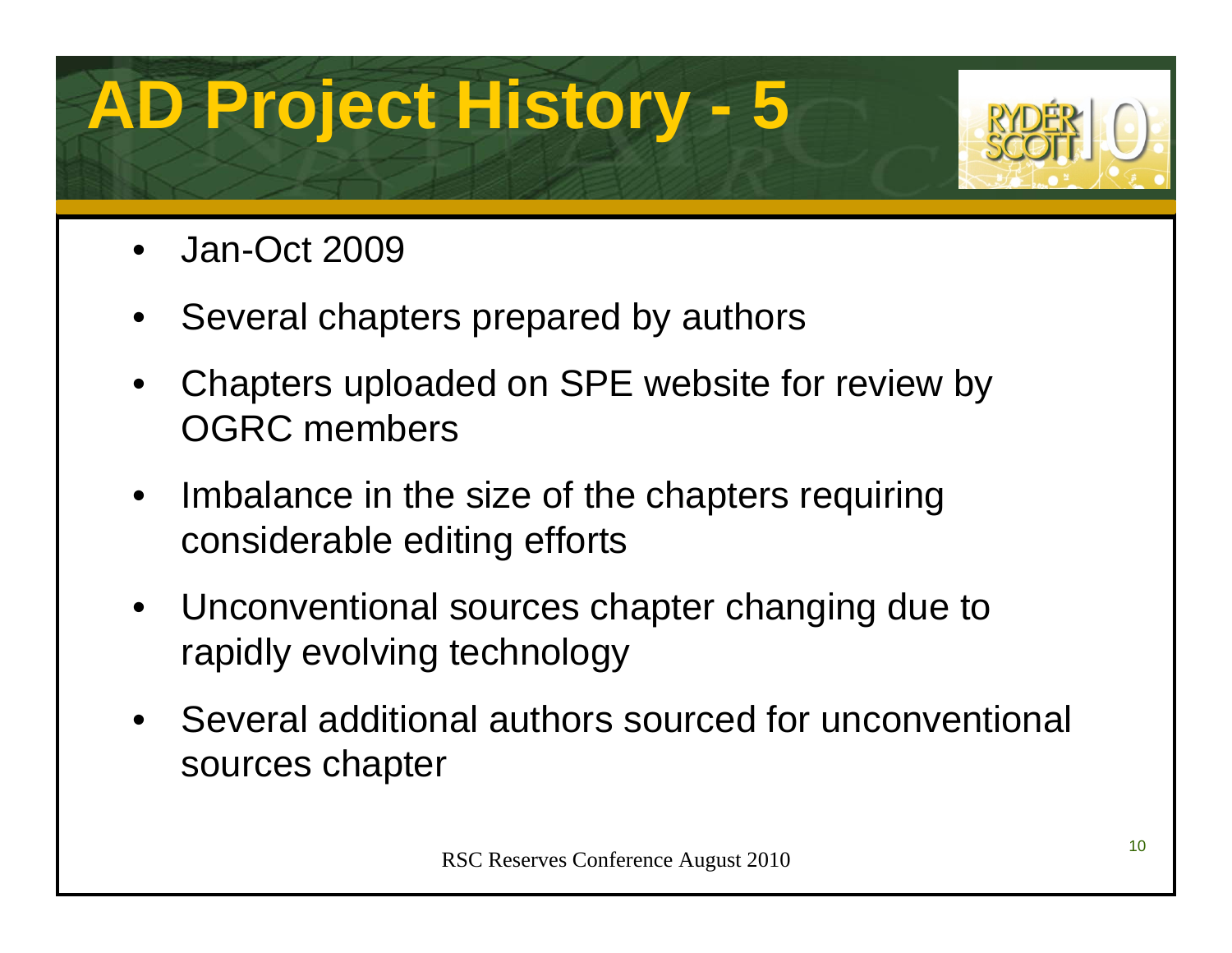### **CHAPTERS & AUTHORS - 1**



| Chap. | <b>Title</b>                      | <b>Author(s)</b>  |
|-------|-----------------------------------|-------------------|
| 1     | <b>Introduction</b>               | <b>Purewal/H</b>  |
| 2     | Definitions/Class/Categ.          | <b>Ross</b>       |
| 3     | <b>Geoscience Applications</b>    | Rodriguez         |
| 4     | <b>Deterministic procedures</b>   | <b>Senturk</b>    |
| 5     | <b>Probabilistic procedures</b>   | <b>Swinkels</b>   |
| 6     | <b>Aggregation of resources</b>   | <b>Swinkels</b>   |
|       | <b>Evaluation &amp; Reporting</b> | Senturk/C         |
| 8     | <b>Special Problems etc.</b>      | <b>Chan/Ethe</b>  |
|       |                                   | <b>McDonald</b>   |
|       |                                   | <b>Aguilera/C</b> |

**9 Field/Reservoir Examples Pearson** 

**ewal/Harrell 3** Applications Rodriguez/Scott **furk/Choquette 8 A Problems R McDonald/Jenkins/ Aguilera/Clarkson**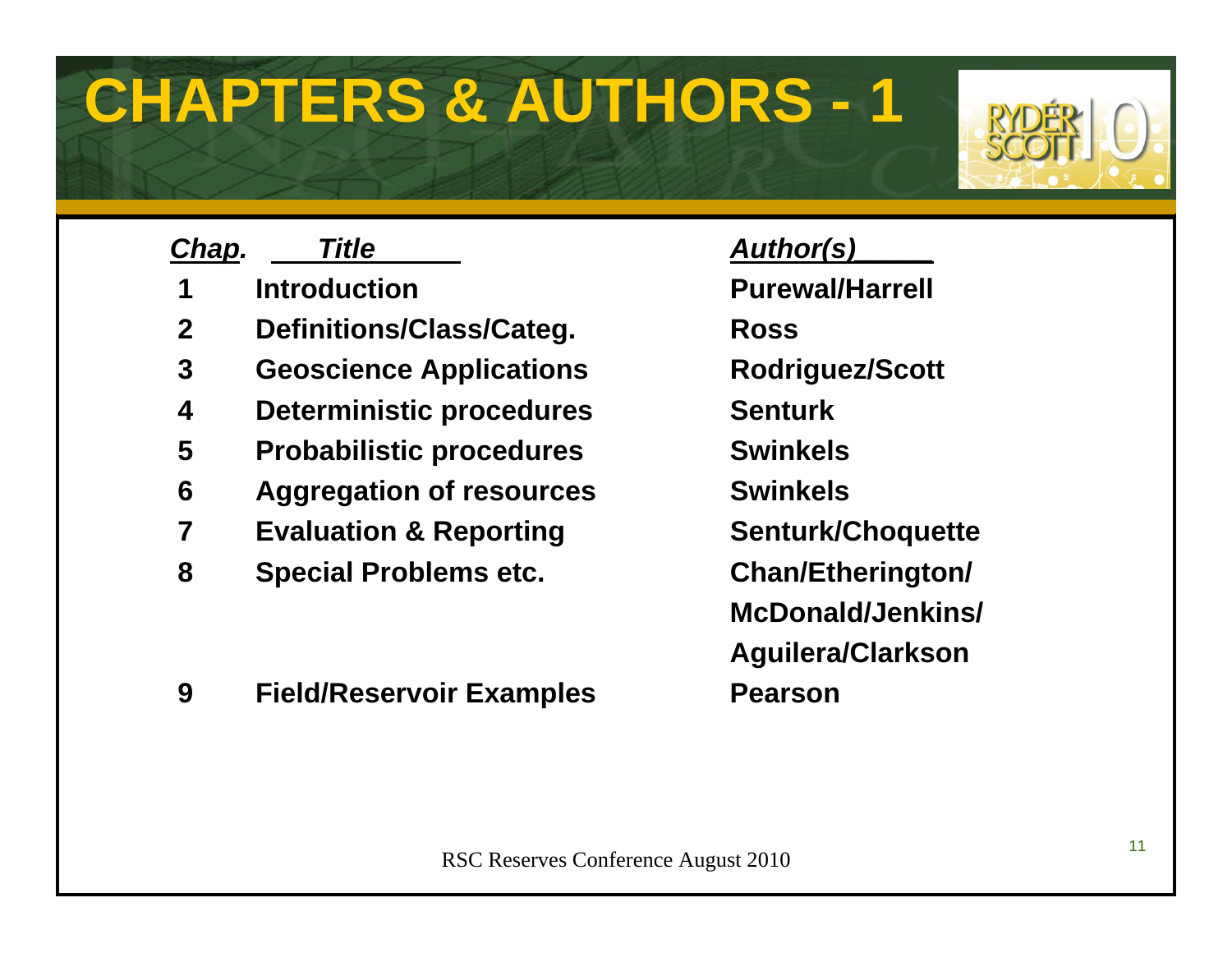### **CHAPTERS & AUTHORS - 2**



| Chap.   | <b>Title</b>                    | <b>Author(s)</b> |
|---------|---------------------------------|------------------|
| $10^*$  | <b>Entitlements/Recognition</b> | Young            |
| $11***$ | <b>Measurement/Operations</b>   | <b>Purewal</b>   |

**\* Old Appendix "C"**

**\*\* Old Appendix "B"**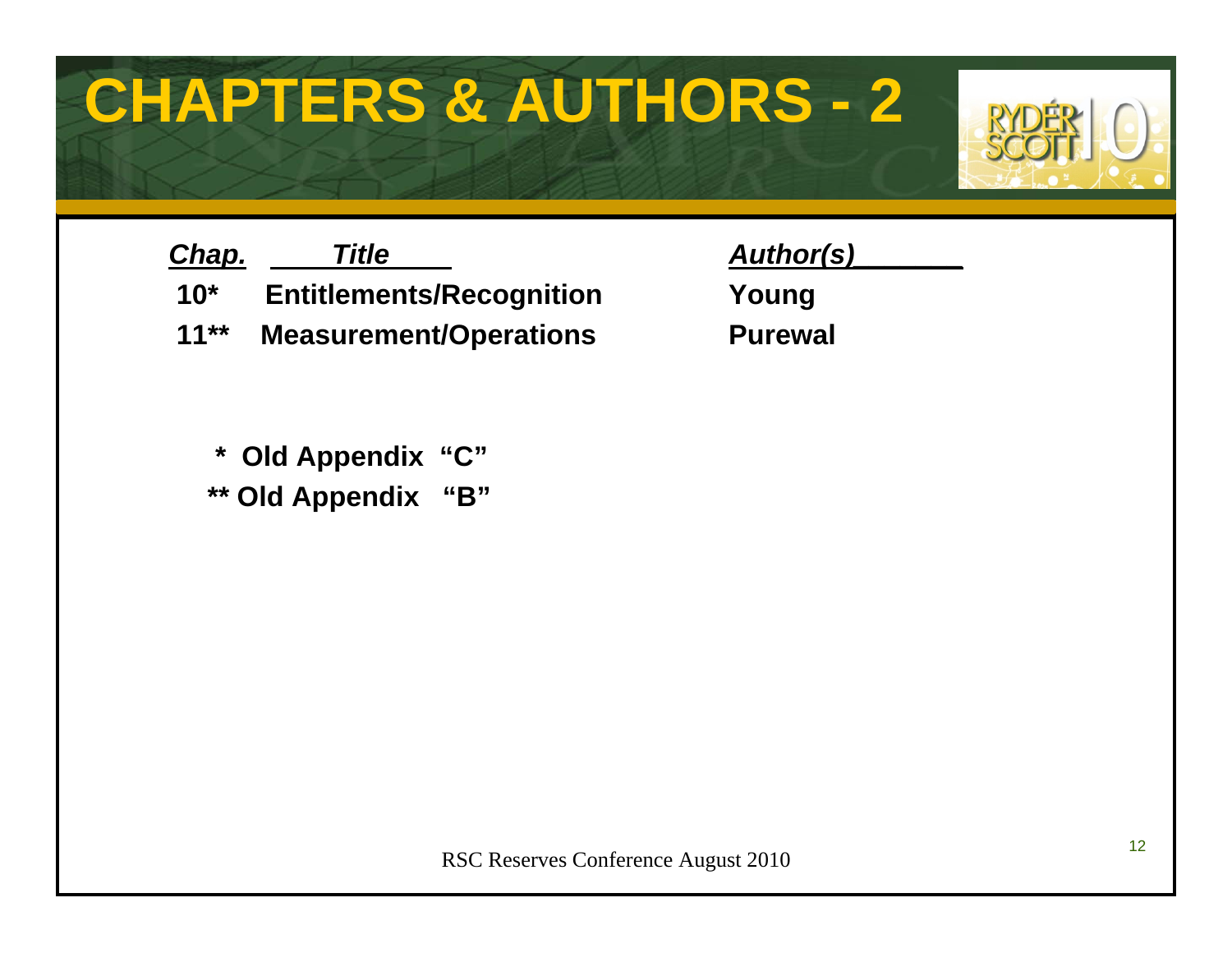## **CHAPTERS REVIEWERS**



- Tenzer/Gold/Mallon/Hinkle/Lee/Martinez/ Ritter/Withers/Marion/Shang/Adams/ Seager/McMaster/Brown/Schuenmayer/ Filler/Sistrunk/LaPointe/Corbeil/ McCants/Young/Scholinburger/Scott
- $\bullet$ Plus my apologies for any omissions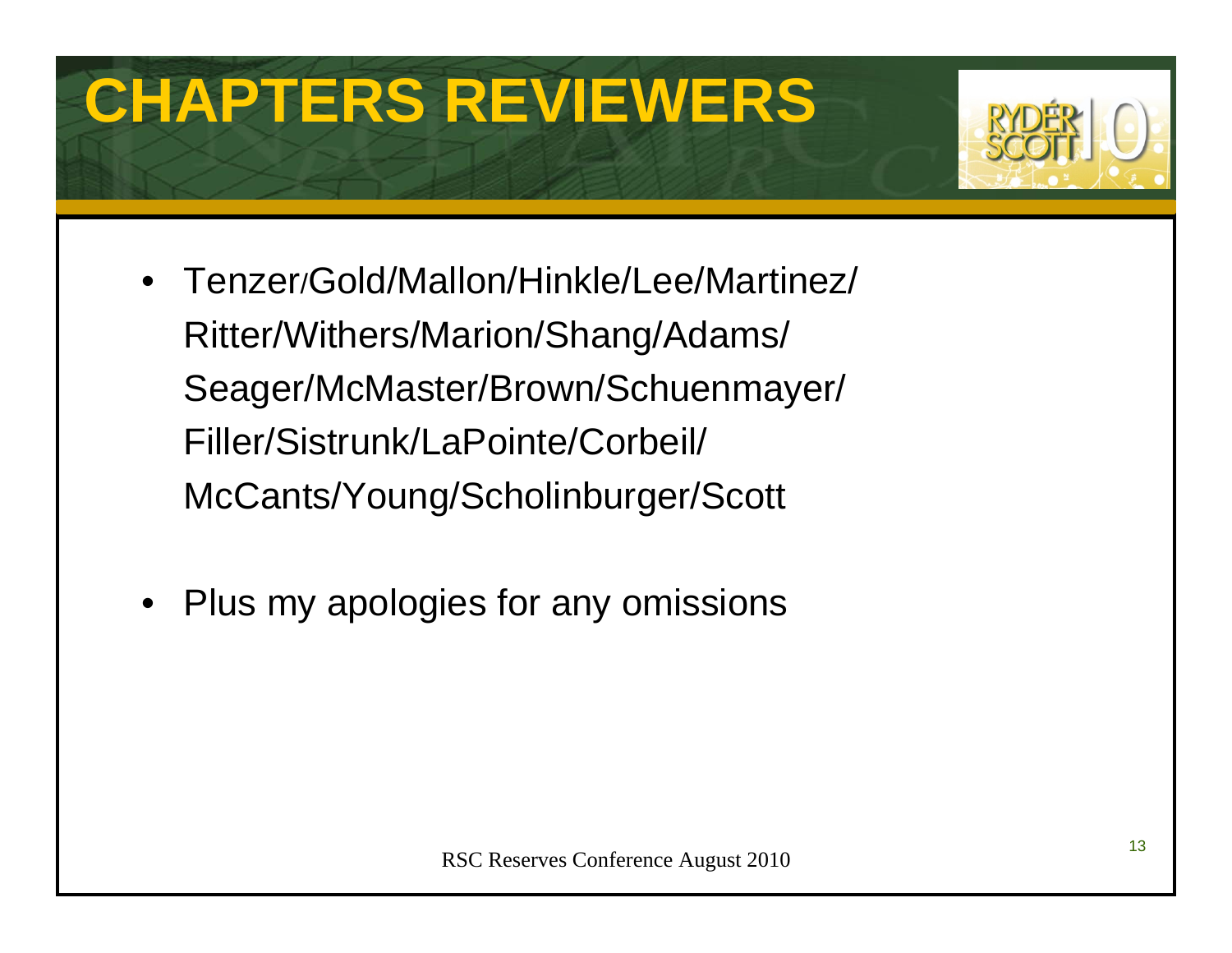## **AD Finalization Road Map**



### 2009 ATCE – New Orleans OGRC Meeting

- • Document split into: (1) Applications Document (AD) and (2) a Fundamentals Document (FD)
- •AD to be approximately 100 pages
- • FD will be optional technical material (for publication in the future )
- •An editing committee to be formed for each chapter
- • A Steering Committee overseeing this effort chaired by AD Committee chairman
- • AAPG, SPEE, WPC and SEG (PRMS Sponsors) invited to join editing committees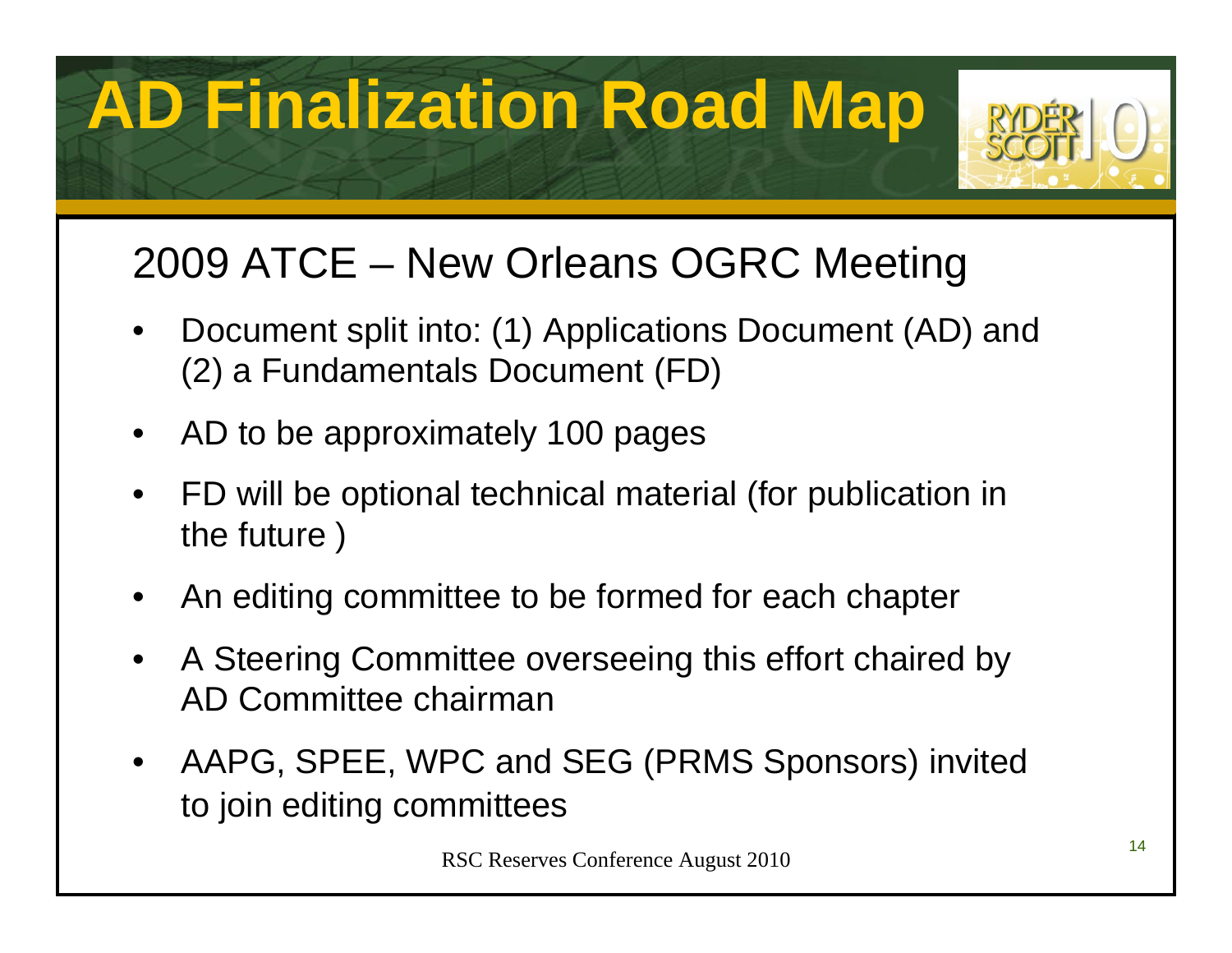## **AD History - Summary**



### Why has it taken so long?

- •1<sup>st</sup> year - 2007: Significant progress made in the first 4 months (TOR & TOC ready, etc.)
	- o Effort to seek examples delayed the project to mid-2008
- • $2<sup>nd</sup>$  year – 2008: authors assigned for most chapters; uncertainty on COGEH; what to include on unconventional sources; authors still sought
- •3<sup>rd</sup> year – 2009: All authors on board; most chapters written – a clear time line and work plan drawn up at the OGRC meeting ATCE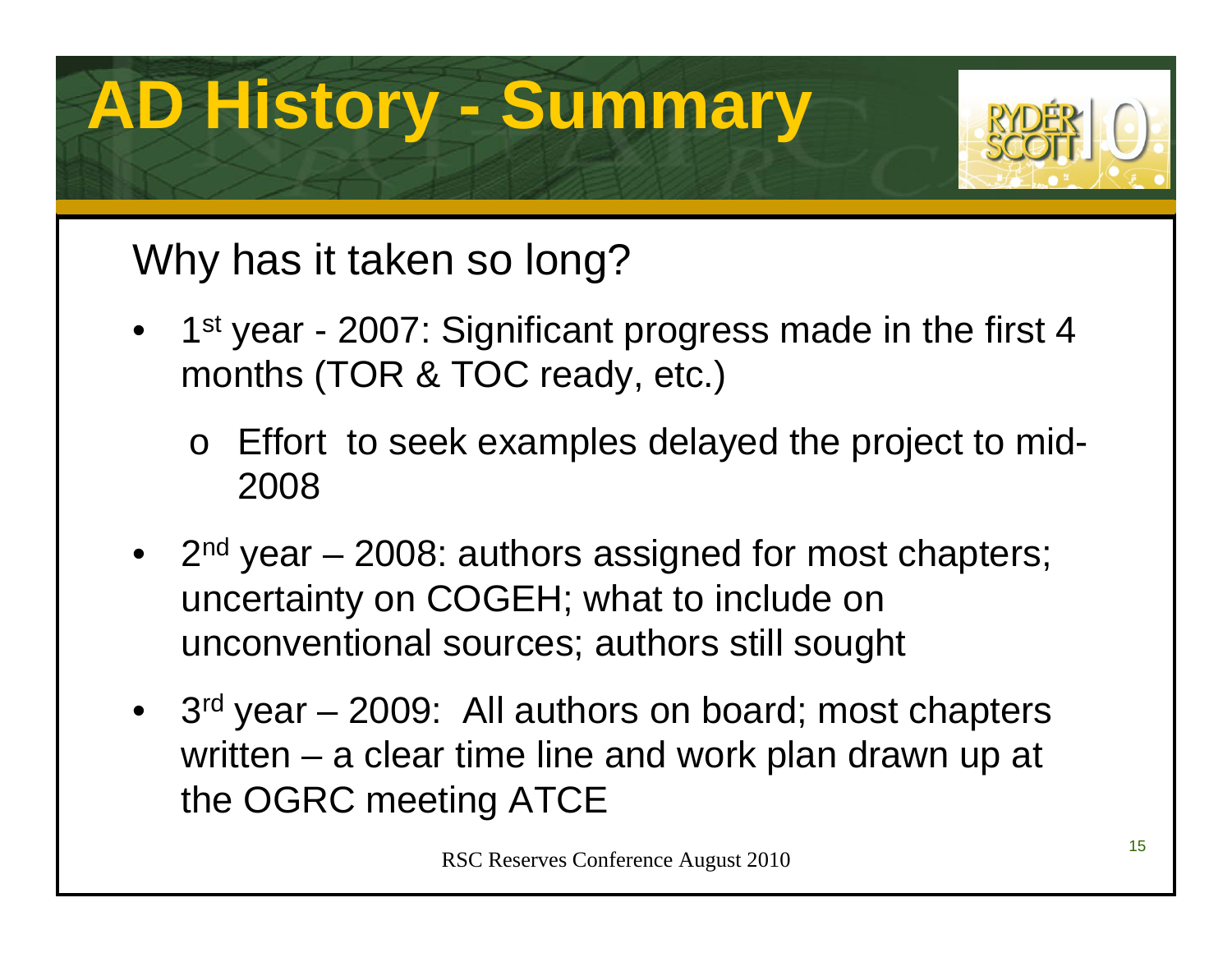## **AD History - Summary**



#### $4<sup>th</sup>$  Year: 2010 – End in sight!

- • During Q4 2009, for each Chapter an editing Committee formed (inc a chair) to review and work with the author of the chapter.
- • Overseeing this effort is the Steering Committee chaired by the AD Subcommittee Chairman
- Some 40 members (including authors) of editing committees drawn from SPE, OGRC, WPC, SPEE, AAPG, SEG
- $\bullet$ Deadlines set for completion
- •Significant progress made during 2010
- •Review by all Chapter editing committees completed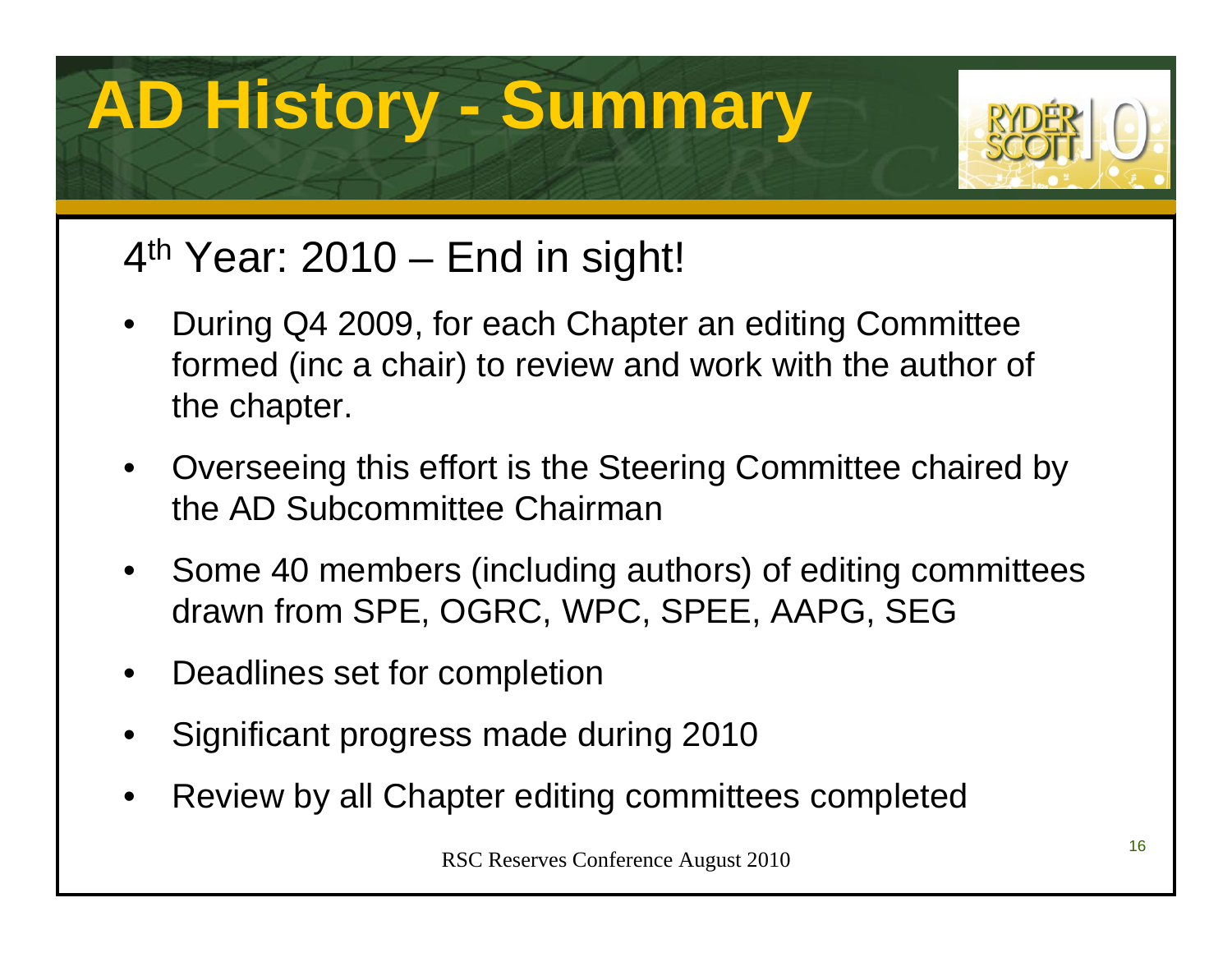## **AD Current Status**



- Total of 10-11 chapters in AD
- 9 Chapters have been reviewed by the chapter editing committees and are ready for the next stage of review
- The remaining chapters and "reference terms" (in lieu of the glossary) will be completed shortly
- Finalization discussion will take place at the SPE ATCE in Florence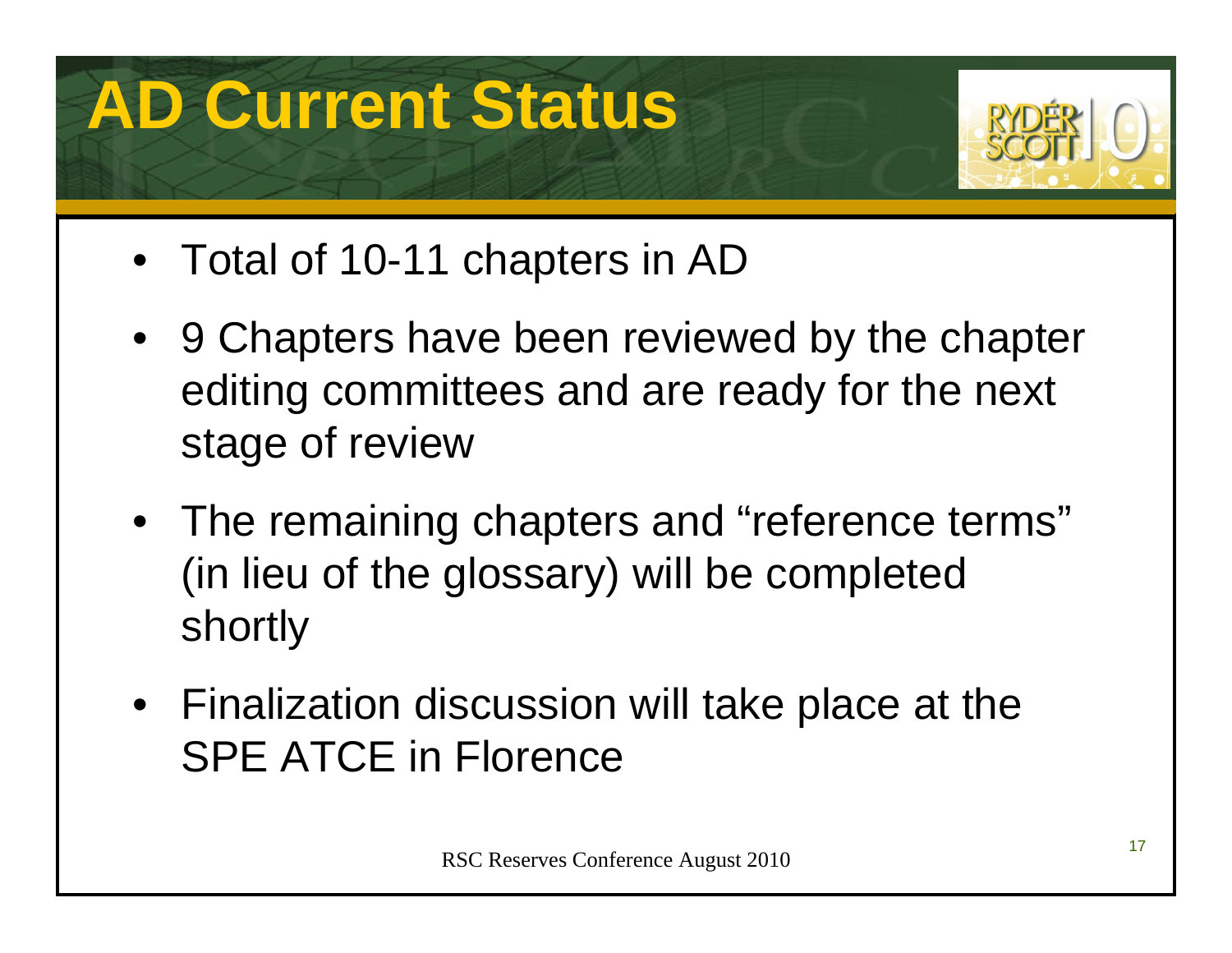## **AD Timeline to Completion**



- Expect to release the AD for general comment to members of SPE and other sponsoring organizations during October 2010
- •Expect to allot 2 months for comments
- Comments will be incorporated wherever deemed appropriate
- AD ready for approval by SPE board before end-Q1 2011
- Simultaneous approval will be sought from WPC, SPEE, AAPG and SEG